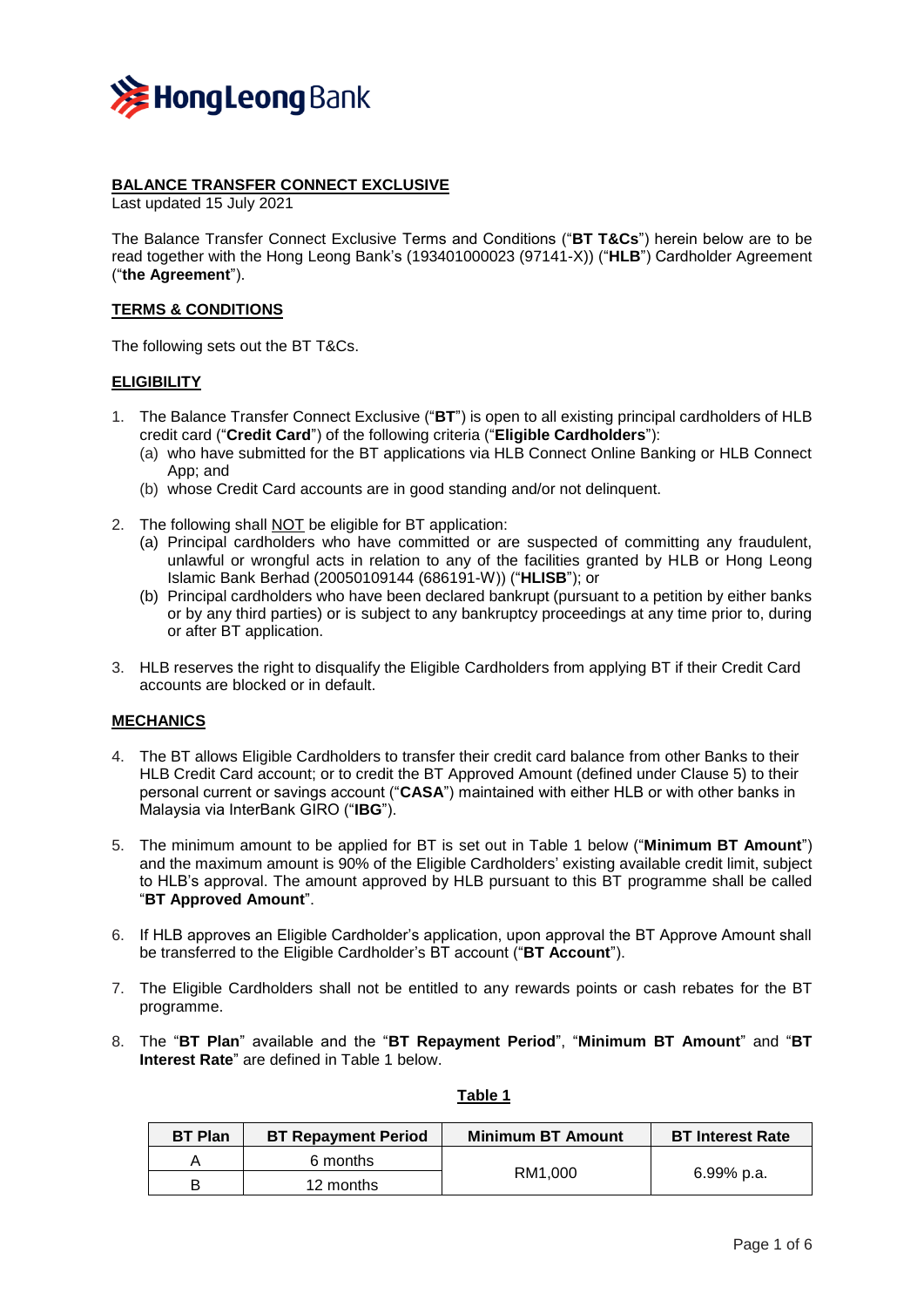

- 9. All applications for BT by the Eligible Cardholders must be submitted via HLB Connect Online Banking or HLB Connect App only. The Eligible Cardholders will be notified either via email and/or Short Message System ("**SMS**'') based on the email addresses and contact numbers captured in HLB's system once their BT applications have been approved.
- 10. Upon approval, the corresponding amount of the Eligible Cardholders' existing available credit limit will be reduced to the extent of the BT Approved Amount. The available credit limit will be progressively restored when the Eligible Cardholders repay the BT Approved Amount according to the selected BT Repayment Period as set out in Table 1 above. HLB shall not be liable for any Credit Card transactions rejected by merchants due to insufficient credit limit arising therefrom.
- 11. The Eligible Cardholders shall pay interest on the BT Approved Amount ("**BT Interest**") which will be billed to the Eligible Cardholders' BT Account. BT Interest is calculated on the outstanding BT Approved Amount at the BT Interest Rate of the selected BT Repayment Period as set out in Table 1 above, on a daily basis.
- 12. Upon expiry of the BT Repayment Period, any Outstanding Balance in the BT Account will be subject to an interest of 18% p.a. calculated on a daily basis until the date of full repayment.
- 13. The Eligible Cardholders shall pay the Minimum Payment as stated in the Credit Card monthly statement by the payment due date. "**Minimum Payment**" is defined as:
	- (a) 5% of the Outstanding Balance in the BT Account and the Credit Card account billed to the respective Credit Card monthly statement; or
	- (b) Ringgit Malaysia Fifty (RM50), whichever is higher.

For the avoidance of doubt, "**Outstanding Balance**" means the outstanding balance due including fees, accrued interest, finance charges and other charges.

- 14. If the Eligible Cardholders default in paying the Minimum Payment, an additional late payment fee of 1% will be charged on the Outstanding Balance as reflected on the Credit Card account and BT Account, subject to a minimum of Ringgit Malaysia Ten (RM10), or a maximum of Ringgit Malaysia One Hundred (RM100), whichever is higher.
- 15. Upon occurrence of any of the following events:
	- (a) the Eligible Cardholders breach any of the BT T&Cs as well as the prevailing terms and conditions of the Agreement;
	- (b) the Eligible Cardholders' Credit Card account and/or BT Account are in default for ninety (90) days and above; and/or
	- (c) the Eligible Cardholders' Credit Card account and/or BT Account are cancelled or terminated before the expiry of the BT Repayment Period,

the Outstanding Balance of the BT Approved Amount shall immediately become due and payable and the Eligible Cardholders shall forthwith settle the Outstanding Balance. Otherwise, the approved BT Interest Rate will be retracted and an interest of 18% p.a. will be charged on the Outstanding Balance in the BT Account on daily basis until the date of full repayment. Except if the BT was applied under Hong Leong Platinum Business Card, the Outstanding Balance will be treated as if the amount was charged from a retail transaction where the prevailing finance charges based on Tiered Pricing Structure shall be levied.

16. Pending the approval of the BT applications, the Eligible Cardholders shall continue to be liable to make payment to their other credit card or charge card accounts with the respective issuing financial institutions and/or companies in accordance with the terms governing the same. HLB shall not be liable for interest on any overdue payment and/or any finance charges incurred as a result of the Eligible Cardholders' and/or HLB's failure or delay in making payment to the other credit card or charge card accounts with the respective issuing financial institutions and/or companies.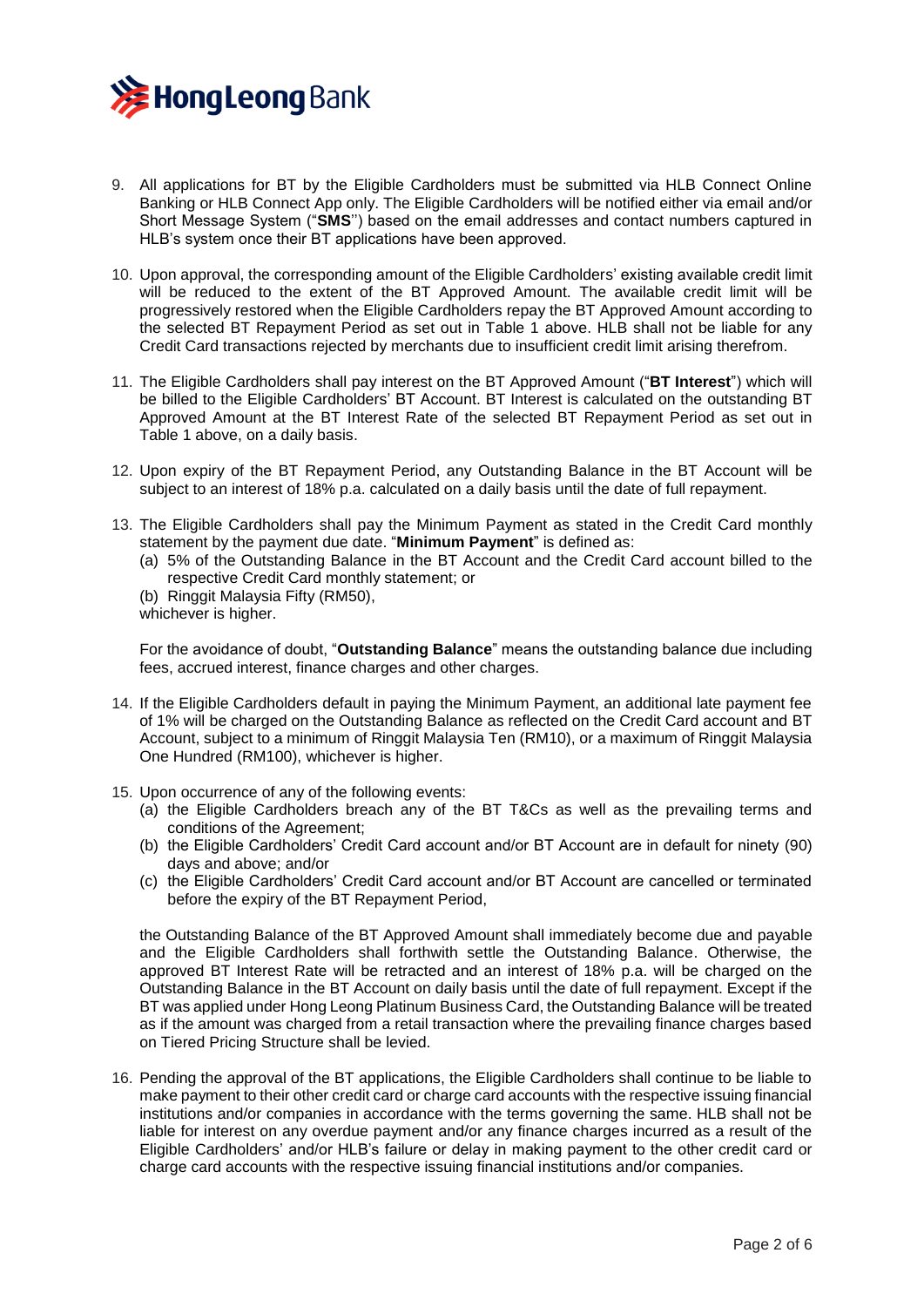

- 17. If the Eligible Cardholders intend to fully settle the Outstanding Balance in the BT Account prior to the expiry of the BT Repayment Period selected, an early settlement fees of Ringgit Malaysia Seventy (RM70) will be charged to the Eligible Cardholders' BT Account.
- 18. Subject to the clauses above and the total prescribed credit limit of the Eligible Cardholders' Credit Card account, the Eligible Cardholders may apply for a second BT subject to HLB's approval, HLB's prevailing terms and conditions and standard BT interest rates.

# **GENERAL**

- 19. The Eligible Cardholders agree:
	- (a) to have read, understood and to be bound by the BT T&Cs herein;
	- (b) that HLB's decision on all matters relating to the BT shall be final, conclusive and binding on all Eligible Cardholders;
	- (c) to access HLB's website a[t www.hlb.com.my](https://www.hlb.com.my/en/personal-banking/home.html) ("**HLB's Website**") at regular intervals to view the T&Cs of the product and keep up-to-date on any changes or variations to the BT T&Cs; and
	- (d) to authorize HLB to disclose their personal data i.e. email addresses and/or contact numbers to the authorized 3rd party service provider, e.g. Infobip Asia Pacific Sdn Bhd (201001014145 (898379-U)) and/or DCATALYST Sdn Bhd (200801017996 (819292-U)) as HLB deems fit for the purpose of sending email and/or SMS for the BT applications.
- 20. HLB reserves the right:
	- (a) to reject the BT application submitted by the Eligible Cardholders with assigning reasons for doing so;
	- (b) to disqualify any Eligible Cardholders from applying for BT with assigning reasons for doing so; and
	- (c) to add, delete, suspend or vary the BT T&Cs contained herein, either wholly or in part at HLB's discretion, by way of posting on HLB's Website, or in any manner deemed suitable by HLB at any time with prior notice.
- 21. In addition to the terms stipulated above, the Eligible Cardholders agree that the general terms and conditions in the Agreement shall be read together with these BT T&Cs as an entire agreement. In the event of any discrepancies between these BT T&Cs and the general terms and conditions contained in the Agreement, the specific BT T&Cs herein above shall prevail to the extent of such discrepancies.
- 22. In the event of any discrepancies between the BT T&Cs herein and any advertising, publicity and other materials relating to or in connection with BT, the final BT T&Cs on HLB's Website shall prevail.
- 23. The BT T&Cs herein shall be governed by and construed in accordance with the laws of Malaysia and the Eligible Cardholders agree to submit to the jurisdiction of the Courts of Malaysia.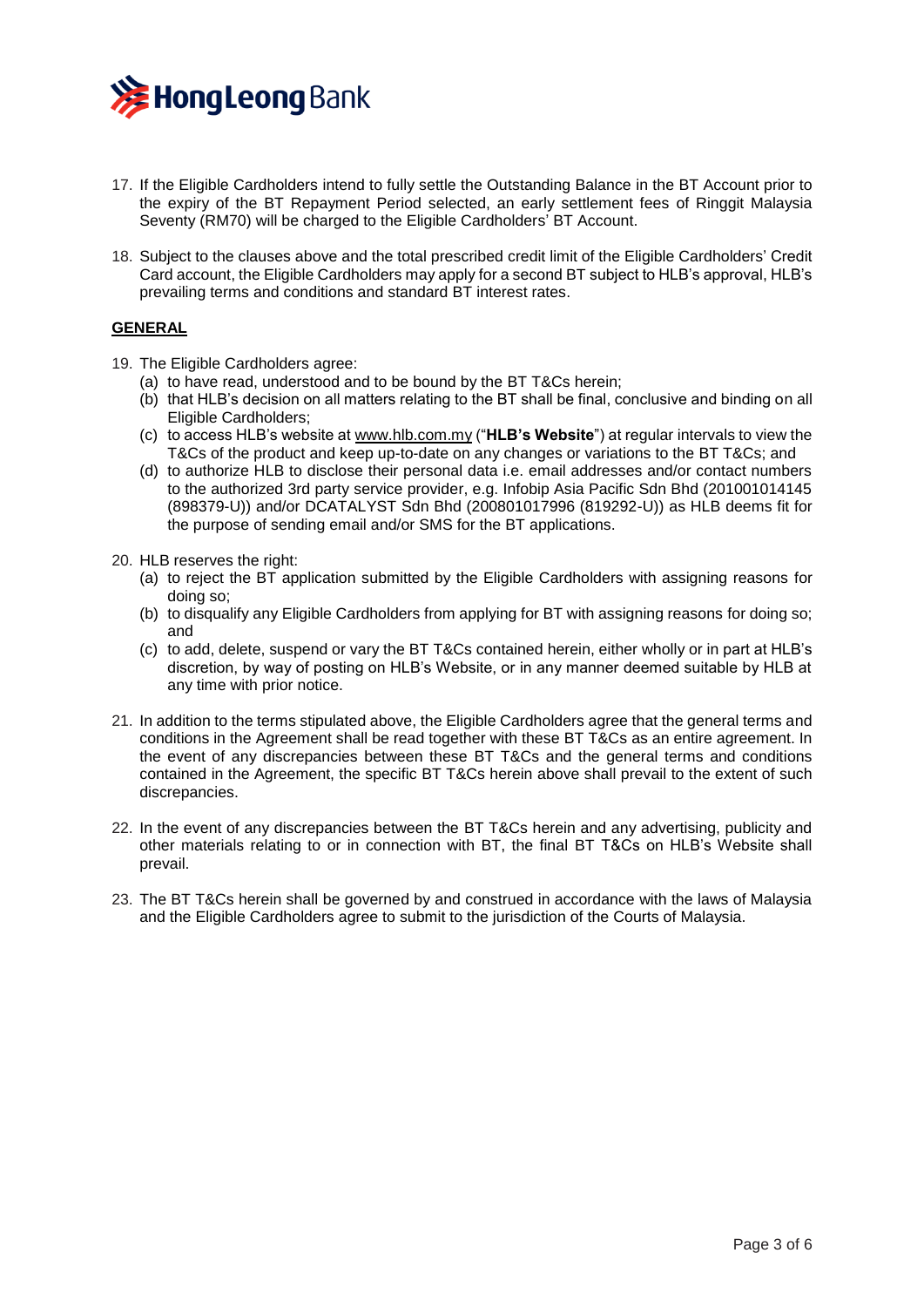

# **BAKI PINDAHAN EKSKLUSIF CONNECT**

Dikemas kini pada 15 Julai 2021

Terma dan Syarat Baki Pindakan (Balance Transfer) Eksklusif Connect ("T&S BT") ini hendaklah dibaca sekali dengan Perjanjian Pemegang Kad ("**Perjanjian**") Hong Leong Bank's (193401000023 (97141- X)) ("**HLB**").

### **TERMA DAN SYARAT**

Berikut adalah T&S BT yang berkenaan.

### **KELAYAKLAN**

- 1. Baki Pindakan (Balance Transfer) Eksklusif Connect ("**BT**") ini terbuka untuk pemegang kad utama kredit kredit HLB ("Kad Kredit") sedia ada yang bersesuaian ke atas kriteria berikut ("**Pemegang Kad Layak**"):
	- (a) yang telah mengemukakan permohonan BT secara atas talian melalui HLB Connect Online Banking atau Aplikasi HLB Connect; dan
	- (b) yang dengan akaun Kad Kredit yang mempunyai reputasi baik dan/atau tidak tertunggak.
- 2. Pemegang kad berikut TIDAK layak untuk permohonan BT:
	- (a) Pemegang kad utama yang telah melakukan atau disyaki melakukan apa-apa tindakan penipuan, menyalahi undang- undang atau salah berkaitan dengan mana-mana kemudahan yang diberikan oleh HLB/Hong Leong Islamic Bank Berhad (20050109144 (686191-W)) ("**HLISB**"); atau
	- (b) Pemegang kad utama yang telah diisytiharkan muflis (menurut petisyen oleh mana-mana bank atau oleh mana-mana pihak ketiga) atau tertakluk kepada apa-apa prosiding kebankrapan pada bila-bila masa sebelum, semasa atau selepas permohonan BT.
- 3. HLB berhad untuk membatalkan penyertaan Pemegang Kad Layak daripada memohon BT jika akaun Kad Kredit mereka disekat atau ingkar.

### **MEKANIK**

- 4. BT membenarkan Pemegang Kad Layak memindahkan baki kad kredit mereka dari bank-bank lain ke akaun Kad Kredit HLB mereka; atau mengkreditkan **Amaun BT Diluluskan** (ditakrifkan dalam Klausa 5 di bawah) ke akaun semasa atau simpanan peribadi mereka ("**CASA**") yang diselenggarakan dengan HLB atau dengan bank-bank lain di Malaysia melalui InterBank GIRO ("**IBG**")**.**
- 5. Amaun minimum untuk permohanan BT adalah seperti yang dinyatakan dalam Jadual 1 di bawah ("**Amaun Minimum BT**") dan amaun maksimum adalah 90% daripada had kredit sedia ada pada Pemegang Kad Layak, tertakluk kepada kelulusan HLB. Amaun yang diluluskan dalam program BT adalah dirujuk sebagai "**Amaun BT Diluluskan**".
- 6. Sekiranya HLB meluluskan permohonan Pemegang Kad Layak, Amaun BT Diluluskan akan dipindahkan ke akaun BT Pemegang Kad Layak ("**Akaun BT**").
- 7. Pemegang Kad Layak tidak akan diberikan mata ganjaran atau rebat tunai untuk program BT.
- 8. **"Pelan BT"** yang tersedia dan **"Tempoh Pembayaran BT"**, "**Amaun Minimum BT**" dan "**Kadar Feadah BT**" adalah seperti ditakrifkan dalam Jadual 1 di bawah.

### **Jadual 1**

| Pelan BT | <b>Tempoh Pembayaran BT</b> | <b>Amaun Minimum BT</b> | <b>Kadar Faedah BT</b> |
|----------|-----------------------------|-------------------------|------------------------|
|          | 6 bulan                     | RM1.000                 | 6.99% setahun          |
|          | 12 bulan                    |                         |                        |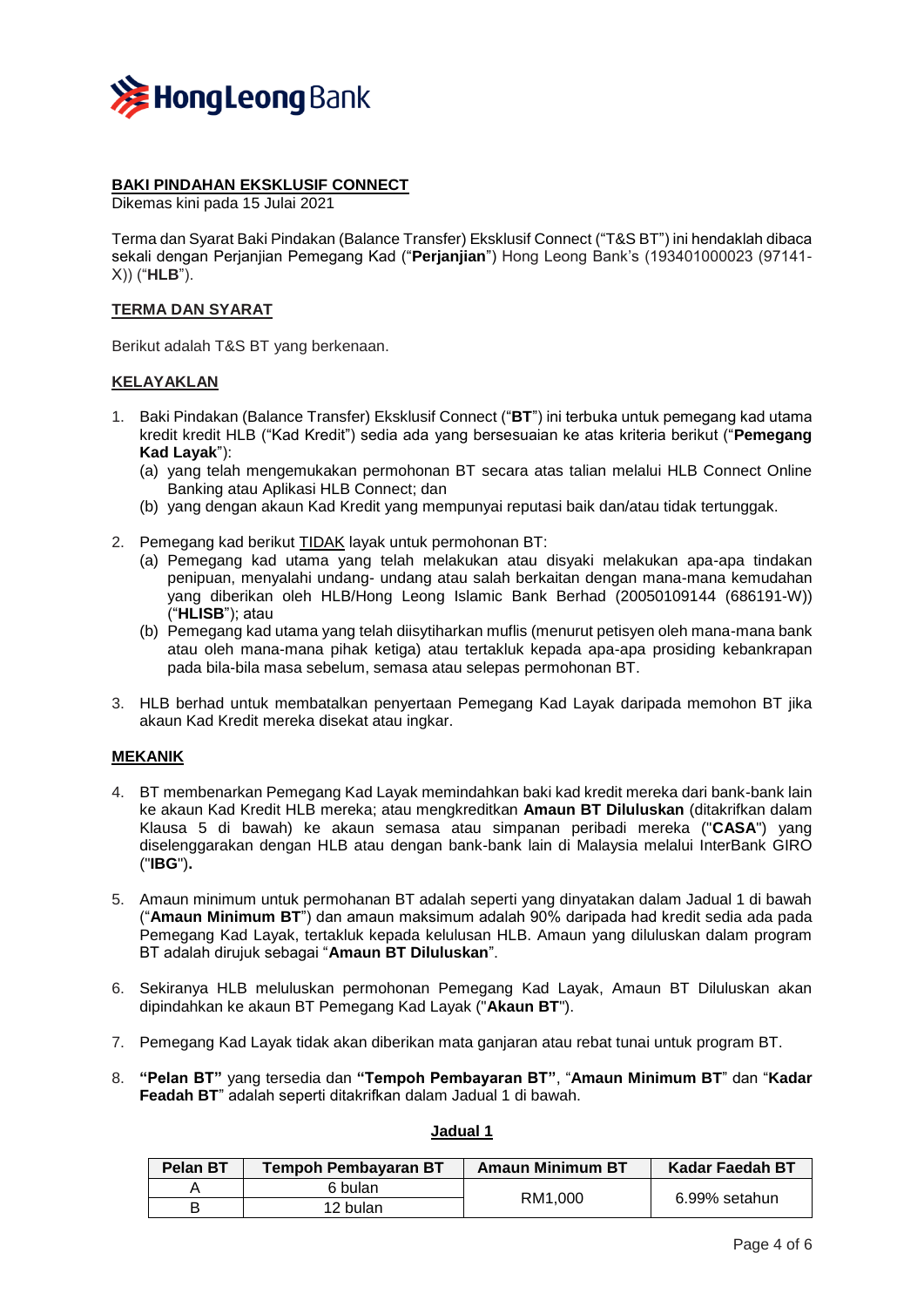

- 9. Semua permohonan BT oleh Pemegang Kad Layak hendaklah dikemukakan secare atas talian melalui HLB Connect Online Banking atau Aplikasi HLB Connect sahaja. Pemegang Kad Layak akan diberitahu sama ada melalui e-mel dan /atau Sistem Pesanan Ringkas ("**SMS**") berdasarkan alamat e-mel dan nombor telefon yang tertera dalam sistem HLB apabila permohonan BT mereka telah diluluskan.
- 10. Setelah permohonan diluluskan, had kredit sedia ada pada Pemegang Kad Layak akan dikurangkan setara dengan Amaun BT Diluluskan. Had kredit sedia ada akan dipulihkan secara progresif apabila Pemegang Kad Layak membayar balik Amaun BT Dilulskan menurut Tempoh Pembayaran BT yang dipilih seperti yang dinyatakan dalam Jadual 1 di atas. HLB tidak akan bertanggungjawab atas sebarang transaksi Kad Kredit yang ditolak oleh peniaga-peniaga akibat daripada had kredit yang tidak mencukupi.
- 11. Pemegang Kad Layak akan membayar faedah atas Amaun BT Diluluskan ("**Faedah BT**") yang dibilkan kepada Akaun BT Pemegang Kad Layak. Faedah BT dikira setiap hari berdasarkan baki Amaun BT Diluluskan pada Kadar Faedah BT dan Tempoh Pembayaran BT yang dipilih seperti yang dinyatakan dalam Jadual 1 di atas.
- 12. Setelah tamat Tempoh Pembayaran BT, sebarang Baki Tertunggak dalam Akaun BT akan dikenakan faedah sebanyak 18% setahun yang dikira atas dasar harian sehingga tarikh pembayaran penuh.
- 13. Pemegang Kad Layak perlu membuat Pembayaran Minimum mengikut tarikh akhir pembayaran yang dinyatakan di dalam penyata bulanan Kad Kredit. "**Pembayaran Minimum**" ditakrifkan sebagai:
	- (a) 5% daripada Baki Tertunggak di dalam Akaun BT dan akaun Kad Kredit yang dibilkan ke dalam penyata bulanan Kad Kredit masing-masing; atau
	- (b) Ringgit Malaysia Lima puluh (RM50)
	- yang mana lebih tinggi.

Untuk mengelakkan keraguan, "**Baki Tertunggak**" bermaksud baki yang belum dijelaskan termasuk yuran, faedah terakru, caj kewangan dan caj-caj lain.

- 14. Sekiranya Pemegang Kad Layak gagal membuat Pembayaran Minimum, caj pembayaran lewat sebanyak 1% akan dikenakan atas Baki Tertunggak seperti yang ditunjukkan dalam akaun Kad Kredit dan Akaun BT, tertakluk kepada minimum Ringgit Malaysia Sepuluh (RM10), atau maksimum Ringgit Malaysia Seratus (RM100), yang mana lebih tinggi.
- 15. Apabila berlaku salah satu daripada peristiwa berikut:
	- (a) Pemegang Kad Layak melanggar mana-mana T&S BT serta terma dan syarat dalam Perjanjian;
	- (b) Akaun Kad Kredit dan/atau Akaun BT Pemegang Kad Layak ingkar selama sembilan puluh (90) hari ke atas; dan/atau
	- (c) Akaun Kad Kredit dan/atau Akaun BT Pemegang Kad Layak dibatalkan atau ditamatkan sebelum tamat Tempoh Pembayaran BT,

Baki Tertuggak daripada Amaun BT Diluluskan akan serta-merta menjadi terhutang dan perlu dibayar. Pemegang Kad Layak hendaklah menyelesaikan Baki Tertungak tersebut dengan segera. Jika tidak, Kadar Faedah BT yang diluluskan akan ditarik balik dan faedah sebanyak 18% setahun akan dikenakan setiap hari atas Baki Tertunggak dalam Akaun BT sehingga tarikh pembayaran penuh. Kecuali jika BT yang dimohon melalui Kad Hong Leong Platinum Business, Baki Tertunggak akan diperlakukan sebagai amaun daripada transaksi runcit di mana caj kewangan yang dikenakan adalah berdasarkan Struktur Harga Mengikut Kumpulan.

16. Sementara menunggu kelulusan permohonan BT, Pemegang Kad Layak hendaklah terus bertanggungjawab untuk membuat pembayaran kepada akaun-akaun kad kredit atau kad caj mereka yang diselenggarakan oleh institusi kewangan dan/atau syarikat masing-masing selaras dengan syarat-syarat yang tertakluk. HLB tidak akan bertanggungjawab kepada faedah atas